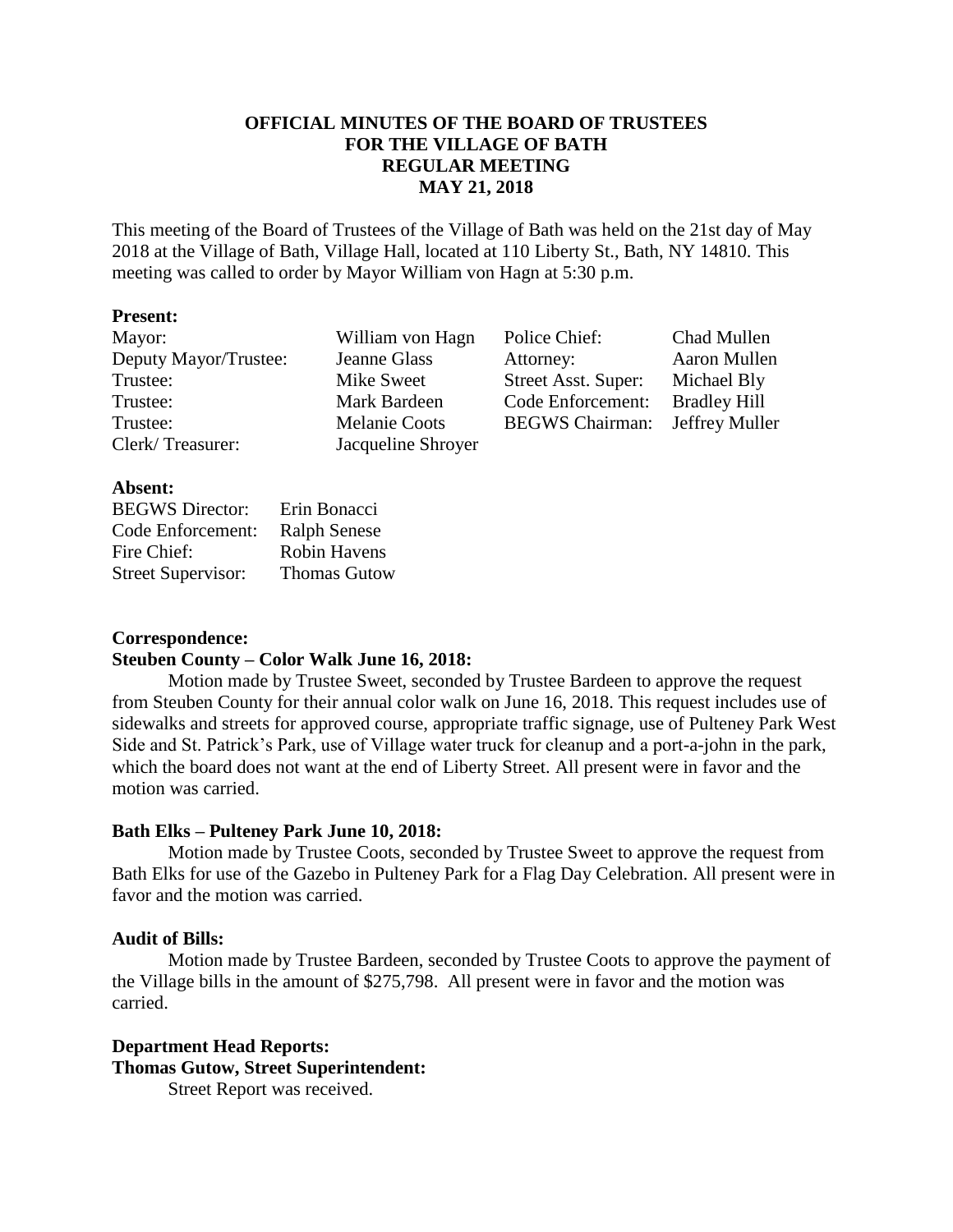**Chad Mullen, Police Chief:**

Police Report was received.

**Ralph Senese, Code Enforcement:** Code Enforcement Report was received.

**Robin Havens, Fire Chief:** Fire Department Report was received.

### **Erin Bonacci, BEGWS Director:**

BEGWS Minutes were received.

### **Jacqueline Shroyer, Clerk/Treasurer Report:**

Clerk/Treasurer Report was received.

Motion made by Trustee Glass, seconded by Trustee Bardeen to approve the following budget modifications. All present were in favor and the motion was carried.

Budget Transfer for \$338.52 from A3120.412 Police – Supplies to A3120.418 Police – Education to cover expense from training.

Increase A3310.4 – Traffic Control – Contractual by \$170.00. Increase A511 – Appropriated Reserve by \$170.00.

Budget Transfer for \$10.00 from A1110.4 Judicial - Contractual to A1110.1 Judicial – Personal Services for overages.

Budget Tranfer for \$105.00 from A1325.1 Clerk – Personal Services to A1325.11 Clerk – Personal Services HR for overages on HR.

Budget Transfer for \$9591.65 from A3120.12 Police – Anticipated Retirement to A3120.11 Police – Dispatch to cover buyout for retirement.

Budget Transfer for \$8.50 from A1990.4 Contingent Account to A5110.41 Street – Heat/Lighting to cover overages in electric bills.

Budget Transfer for \$78,975.00 to A9040.8 Worker's Compensation to cover overages in old claims settlement from the following:

A1990.4 – Contingent Account - \$46,000.00 A1910.4 – Unallocated Insurance - \$13,000.00 A1420.4 – Attorney – Contractual - \$5,000.00 A9060.8 – Health Insurance - \$14,975.00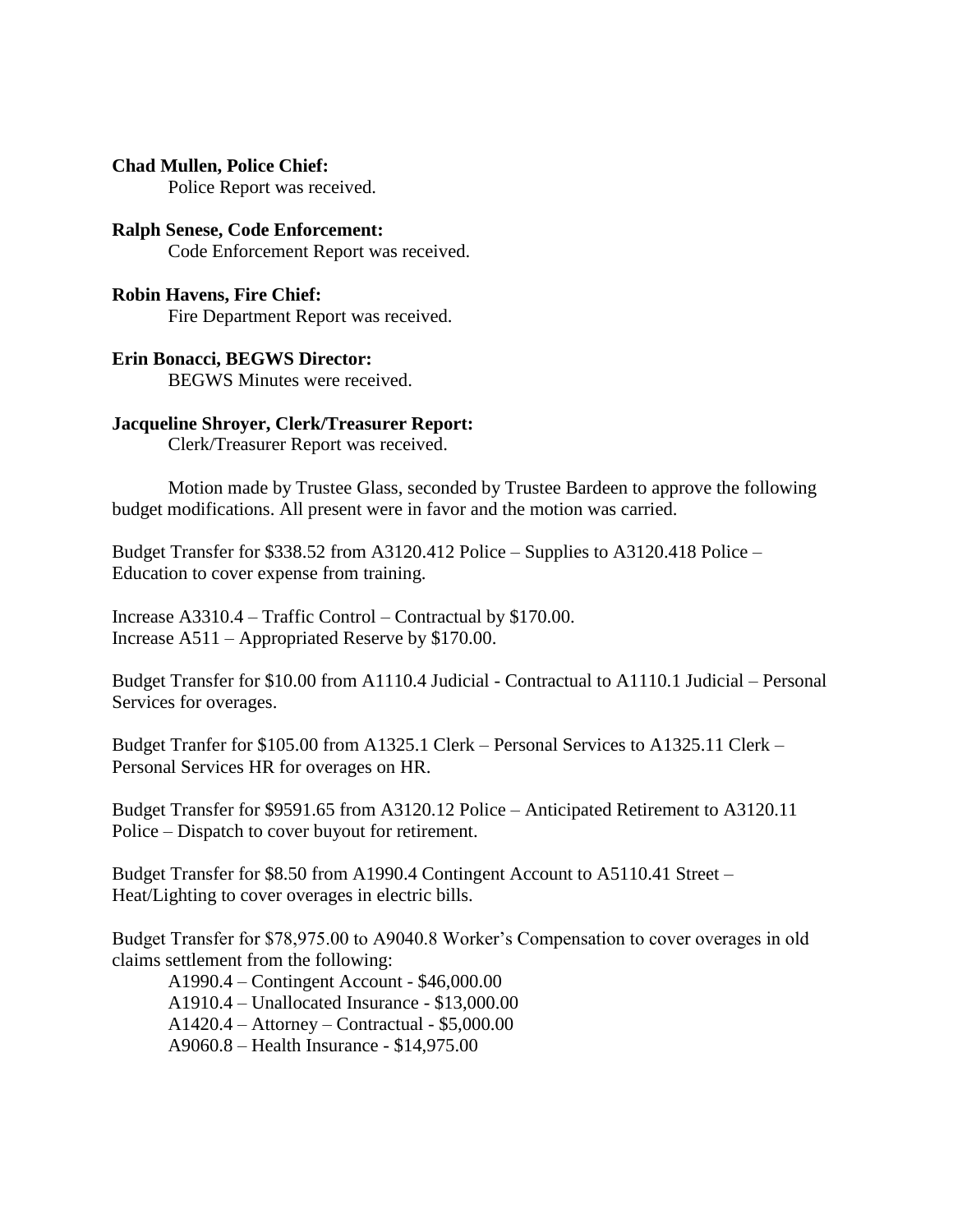# **New Business: General Liability Insurance:**

Motion made by Trustee Sweet to select Genesee Valley Insurance for the general liability insurance for fiscal year 2018-2019. No second and the motion failed.

Motion made by Trustee Glass, seconded by Trustee Coots to approve Brown & Brown as our broker for Houston Casualty Insurance for the general liability/auto insurance for fiscal year 2018-2019. Trustee Sweet was opposed and the motion was carried.

### **Motorcycle Storage:**

The board had discussed the motorcycle storage and has agreed not to continue this service as it is costing us more than we bring in to have people store their motorcycle's.

# **Steuben County Mental Health Agreement:**

Motion made by Trustee Coots, seconded by Trustee Bardeen to approve the Steuben County Mental Health Agreement for 2018-2019. All present were in favor and the motion was carried.

# **Seasonal Items – Firewood:**

Motion was made by Trustee Sweet, seconded by Trustee Coots to approve seasonal items to be sold throughout the Village. Discussion took place on which items this would be and that they can't approve this until it goes to a public hearing as the Village would have to amend the local law. The motion was not passed.

Motion made by Trustee Sweet to move this local law along and place on the agenda for the next month for a public hearing. Discussion was made before a second was able to place a motion. Motion was not passed.

Motion made by Trustee Coots, seconded by Trustee Sweet to move on putting together a local law for seasonal items. Motion was not passed as there were clarifications from the attorney that we can just set the public hearing and make modifications going forward.

Motion made by Trustee Sweet, seconded by Trustee Coots to set the public hearing for seasonal items for Monday June 18, 2018 at 5:30 p.m. Mayor von Hagn was opposed and the motion was carried.

### **Authorize to Standardize Badger for Water Meters:**

### **RESOLUTION**

At a duly noticed meeting of the Village Board of the Village of Bath held at the Village Hall, 110 Liberty Street, Bath, New York on the 21st day of May, 2018 at 5:30 P.M. whereat the following Board members were present:

| William von Hagn | Mayor   |
|------------------|---------|
| Jeanne Glass     | Trustee |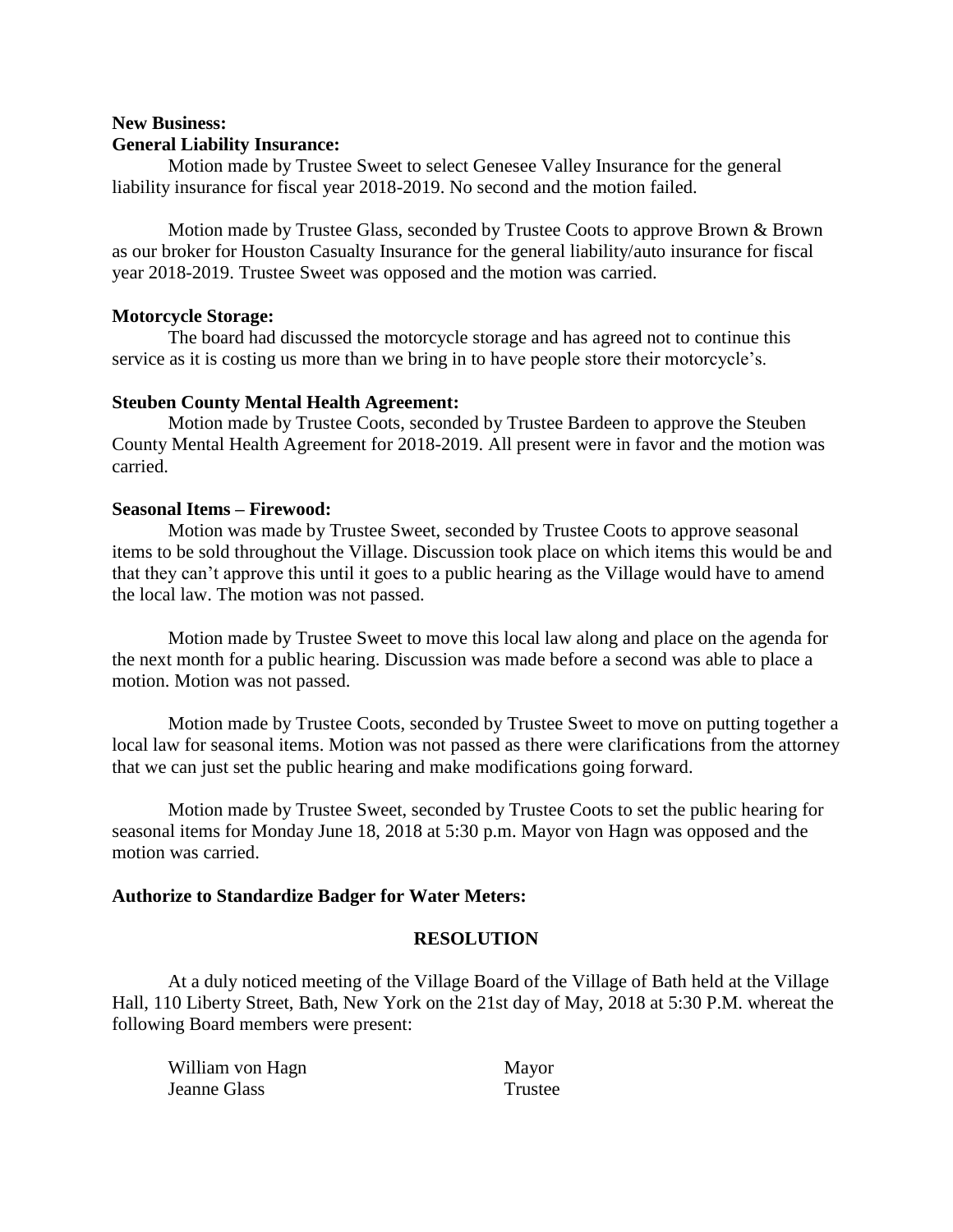| Mark Bardeen  | Trustee |
|---------------|---------|
| Melanie Coots | Trustee |
| Michael Sweet | Trustee |

**WHEREAS**, the Village has committed to converting its aged meters for its water utilities to fully functioning water meters and registers capable of automated reading (AMR).

**WHEREAS**, there is a need for the standardization of Badger's Recordall series water meters for the Village's water utility for reasons of quality, efficiency and economy; said reasons being in part that these same water meters have been used by the Village for several years and will continue to provide consistent metering of water consumption along with supporting the Village's initiative of AMR capable meters. In addition, Village employees who work with these water meters are fully familiar with these meters leading to more efficient and economical service of the water meters;

**NOW, THEREFORE**, upon motion of Trustee Bardeen and seconded by Trustee Coots, the following resolution was proposed:

**RESOLVED**, that the Village of Bath hereby authorizes the purchase of Badger's Recordall series water meters.

**WHEREUPON**, the roll call vote on the above resolution was taken and recorded as follows:

|                      | Aye | <b>Nay</b> |
|----------------------|-----|------------|
| William von Hagn     |     |            |
| <b>Jeanne Glass</b>  |     |            |
| Mark Bardeen         |     |            |
| <b>Melanie Coots</b> |     |            |
| Michael Sweet        |     |            |
|                      |     |            |

**WHEREUPON,** the Resolution was approved May 21, 2018.

\_\_\_\_\_\_\_\_\_\_\_\_\_\_\_\_\_\_\_\_\_\_\_\_\_\_\_\_\_\_\_\_ Jacqueline Shroyer, Bath Village Clerk

### **Accept Bid on One Ton Truck:**

Motion made by Trustee Coots, seconded by Trustee Bardeen to accept the bid from Simmons Rockwell for the one ton truck for \$48,900.00. All present were in favor and the motion was carried.

#### **BEGWS HR Duties:**

Motion made by Trustee Bardeen, seconded by Trustee Sweet to acknowledge the Human Resource duties will be completed by BEGWS staff instead of the Village Clerk's Office effective June 1, 2018. All present were in favor and the motion as carried.